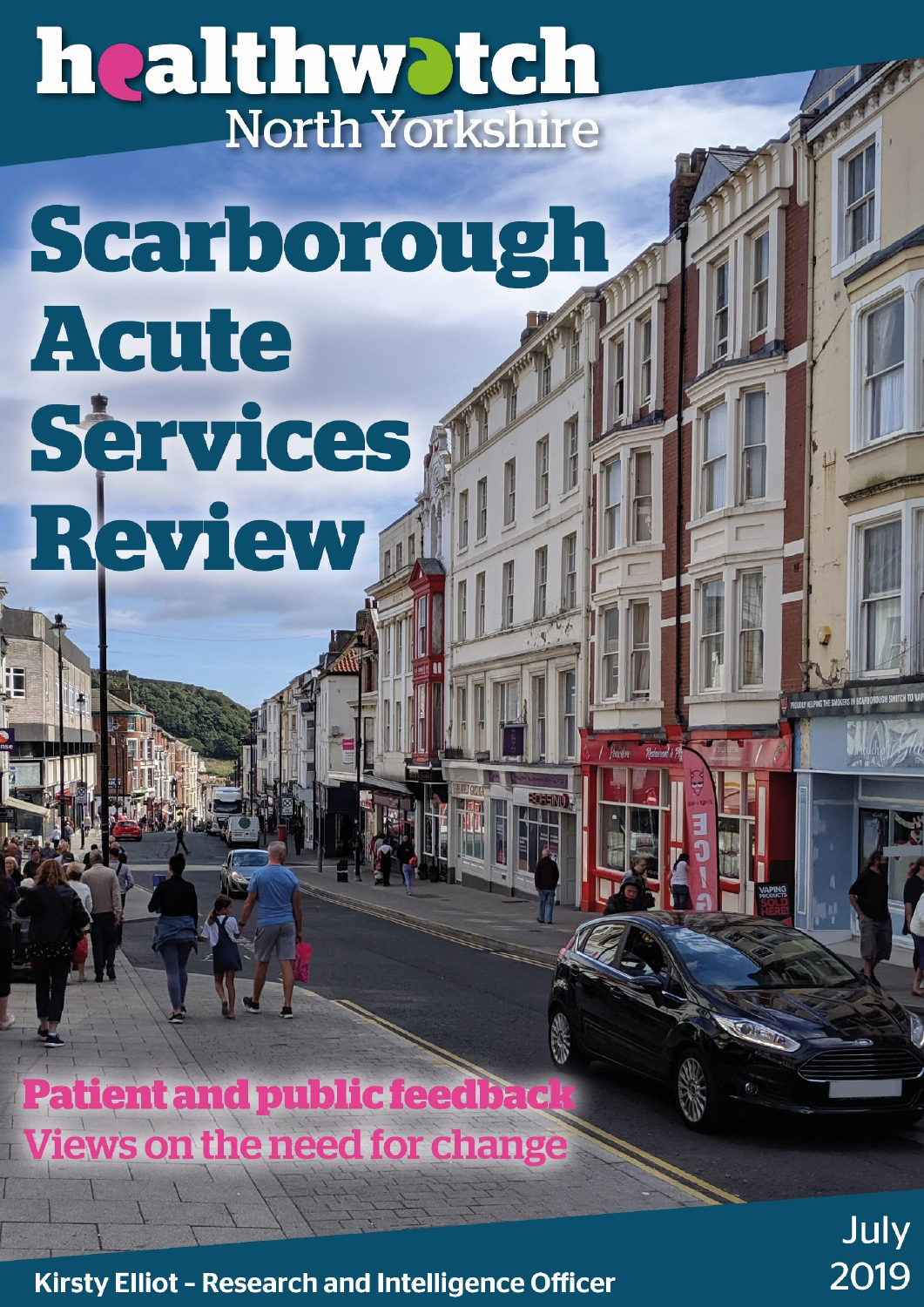

1

## **Contents**

| What more could we be doing to address the<br>challenge of rising demand and changing health       |  |
|----------------------------------------------------------------------------------------------------|--|
| How should we address shortages in the workforce                                                   |  |
| How can we make sure primary and community<br>(out of hospital) care is accessible to everyone who |  |
| What more can we do to ensure we get the best<br>value for every penny we spend on health and care |  |
| Please add any further comments you have about                                                     |  |

<span id="page-1-0"></span>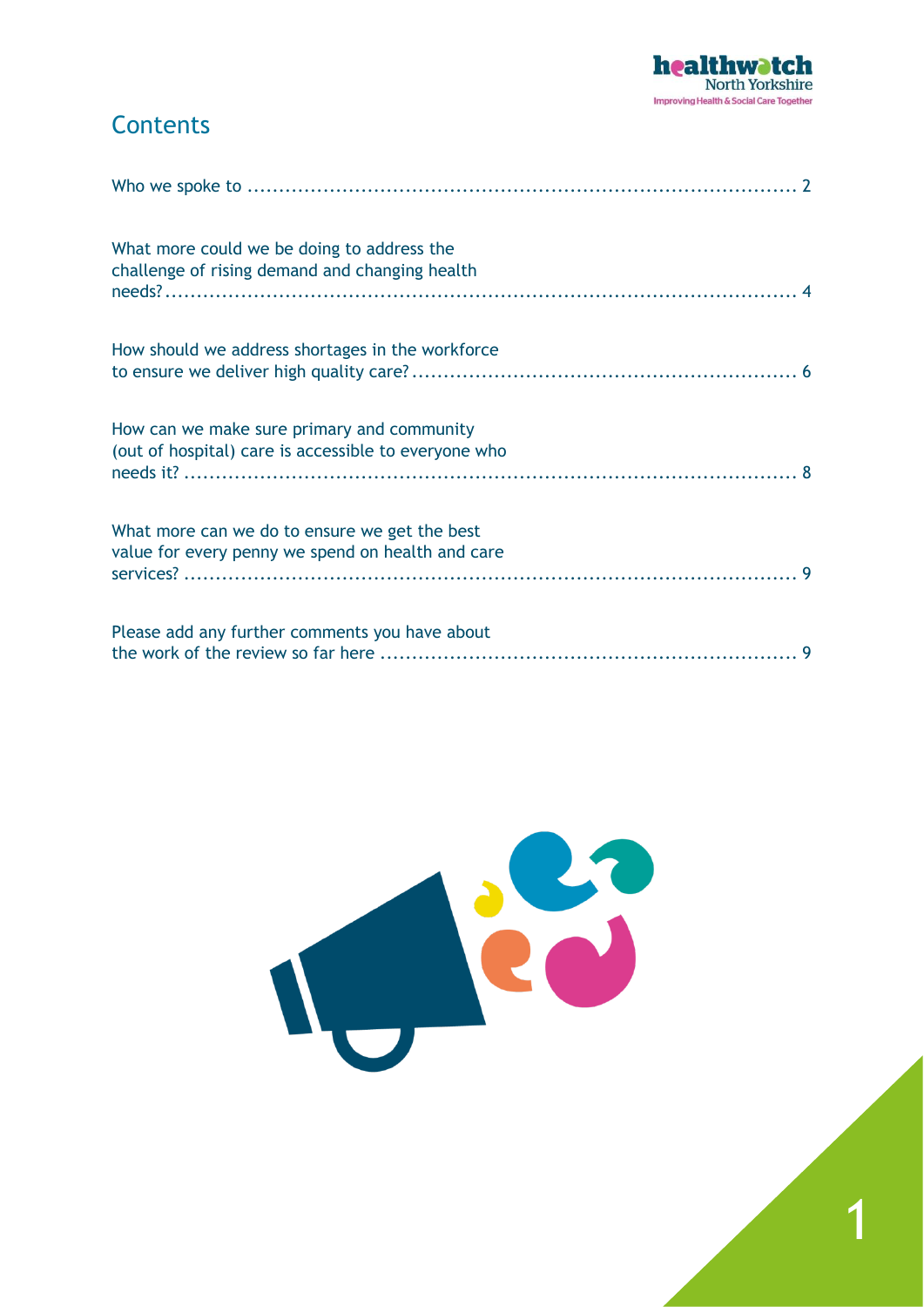

2

#### **Background**

In Scarborough and the surrounding areas, local health and care organisations are working in partnership to improve services for local people. They are working together to find ways of getting the best from our local hospital services.

Local NHS partners have agreed to undertake an independent review of the configuration of Scarborough acute hospital services. They are working together to find ways to provide the best possible hospital services for the people of the Scarborough area and make the best use of the money, staff and buildings that are available. This may include delivering some aspects of care outside of hospital altogether to better meet the needs of local people.

This review is part of a [wider programme of work](http://humbercoastandvale.org.uk/scarboroughreview/) to improve the health and wellbeing of local people in Scarborough and beyond.

#### **The Review – Engagement So Far**

The review began in September 2018. The purpose of the first stage of the review was to develop an in-depth understanding of the challenges facing Scarborough Hospital and wider health and care services in Scarborough and the surrounding areas (including Bridlington, Malton and Filey).

During the first stage of the review, a number of stakeholder engagement events took place. These were attended by over 350 people, which included a mixture of staff, patients and other stakeholders. A range of questions, concerns and ideas were discussed. These can be found in the [engagement report.](http://humbercoastandvale.org.uk/wp-content/uploads/2018/11/Scarborough-Acute-Services-Review_Engagement-Events_Feedback_final.pdf)

The initial stage of the review was completed in March 2019 and a summary [document](http://humbercoastandvale.org.uk/wp-content/uploads/2019/03/The-need-for-change_Scarborough-Review_final.pdf) of the findings was produced. When the document was published, a short survey was created to capture peoples' feedback on the report. The summary document and link to the survey was sent to everyone who registered for and/or attended the stakeholder events and was also shared widely in the local area in both printed form and online.

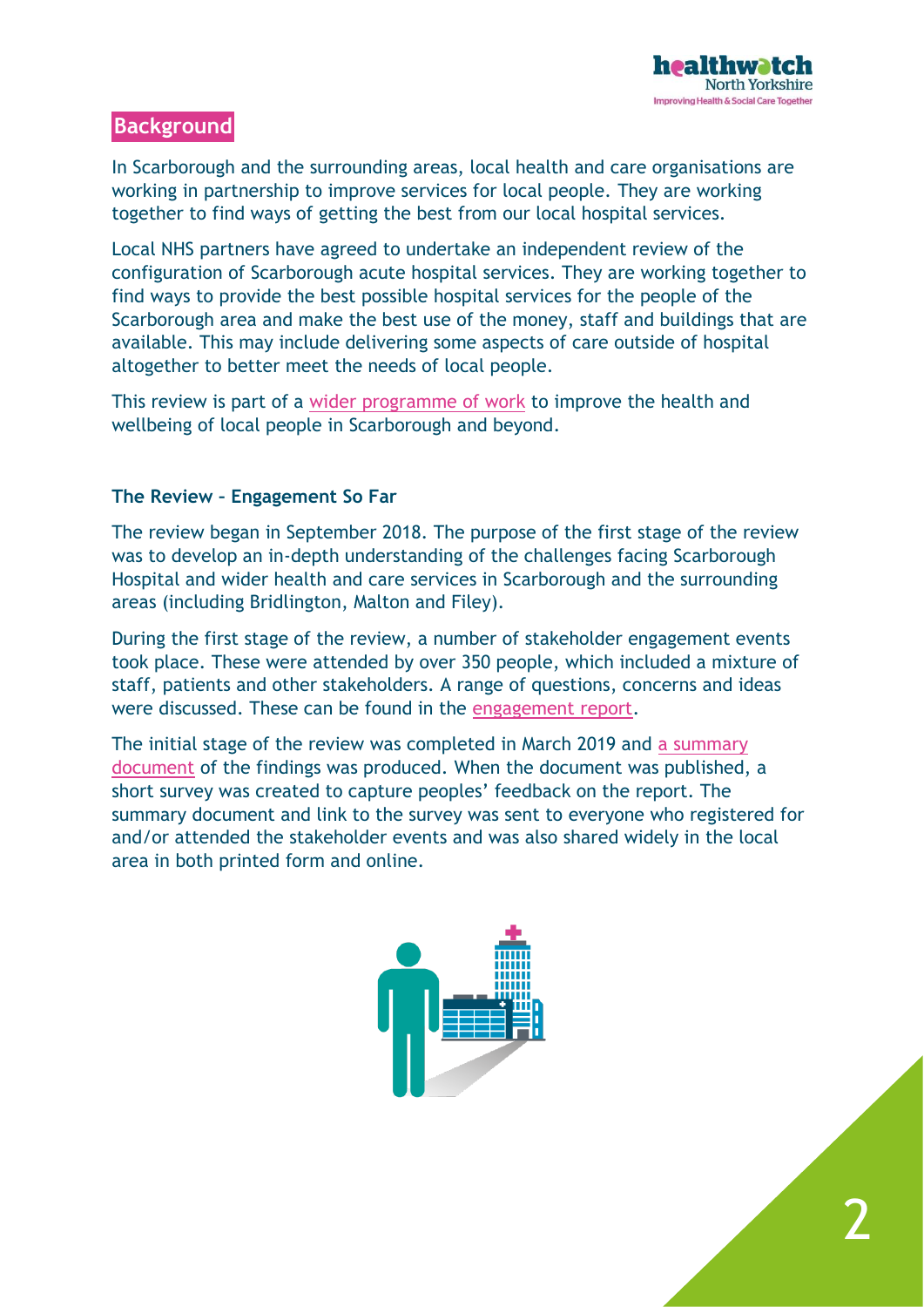#### **Who we spoke to**

51 people responded to the survey that accompanied the 'Need for Change' report. Healthwatch North Yorkshire has independently analysed these results.

Where people answered monitoring questions, which were not mandatory, we heard from the following demographics:

- 63% identified as female, 31% as male and 6% preferred not to say. No one identified as intersex, non-binary or 'other'
- 90% had not or did not have intention to go through any part of a process (including thoughts or actions) to change from the sex assigned at birth. 10% preferred not to say
- 80% identified as heterosexual while 18% preferred not to say. 2% identified as 'other' and no one identified as gay, lesbian or bisexual
- 56% identified as Christian, 26% as no religion and 2% as 'other', while 16% preferred not to say
- 86% identified as white, 12% preferred not to say and 2% as 'other'
- 68% did not consider themselves to have a disability, 4% ticked 'yes' and 20% gave further details of their conditions, 8% preferred not to say
- Most respondents were from the Scarborough area and aged between 45-64



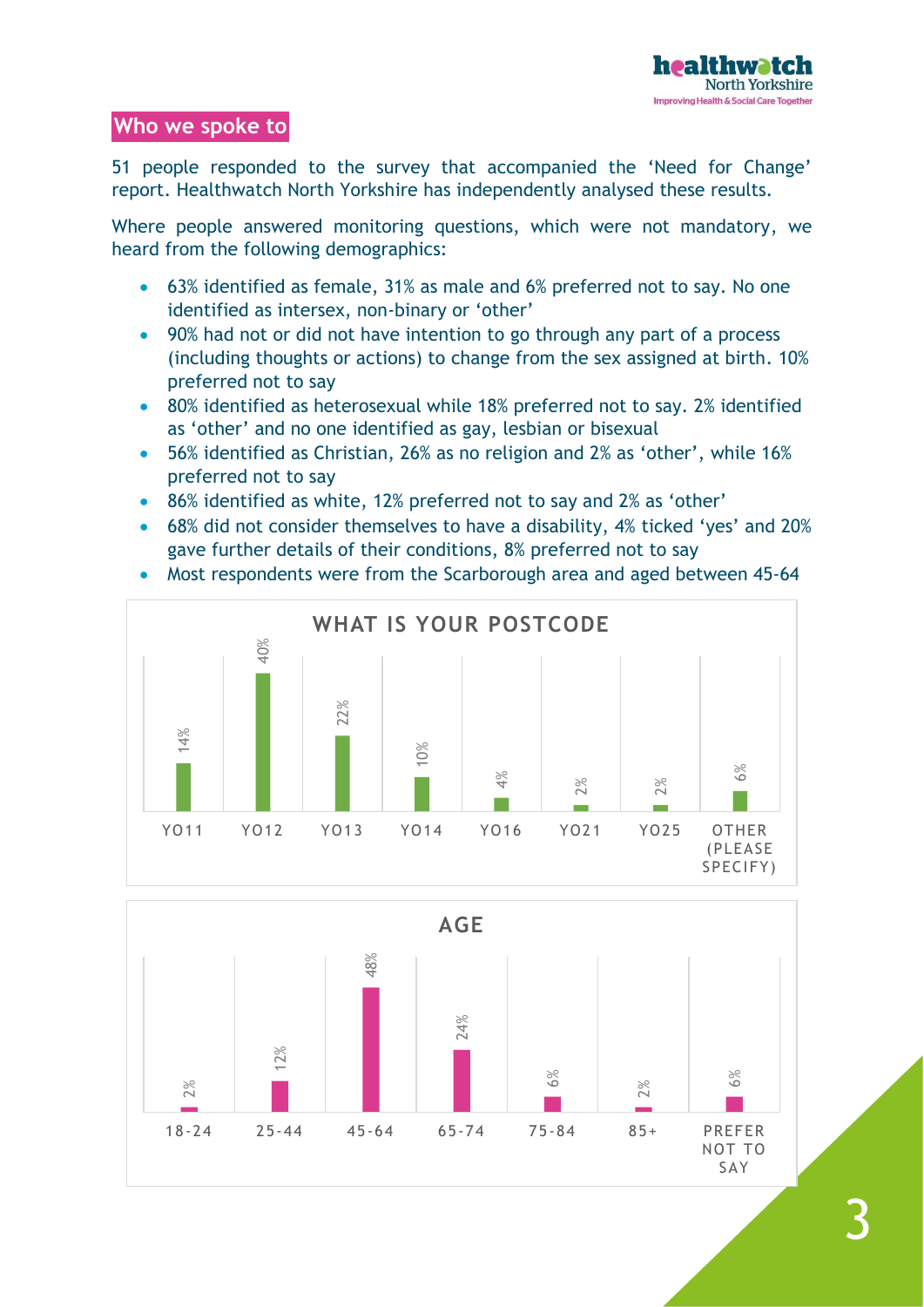

### <span id="page-4-0"></span>**What more could we be doing to address the challenge of rising demand and changing health needs?**

When asked what more could be done to address the challenge of rising demand and changing health needs, 48 people gave their views and recommendations.

The most common reply was that people wanted to have **more specialist services** in Scarborough, as 33% of respondents mentioned this in some form. The suggestion of what these specialist services could be varied, but included the elderly specifically, day units and diagnosis facilities. Most people were alluding to the idea that specialisms would help with staff retention; give better access for local patients; and reduce the burden on patients having to travel to other services for specialist treatment. There was disappointment that services have often been moved and a fear of inevitable loss of the hospital entirely if it continues.

*"You have a hospital at present that seems to be losing a lot of services to York, yet you say there's a rising demand. The more you lose services the less viable Scarborough becomes and less and less staff will want to work there."*

*"As different hospitals are specialising in different areas of health needs, if our hospital also specialised - in the elderly, it would attract more funding from the Government and the specialised staff."*

Similarly, 31% of people felt more could be done around **staffing**. Recruitment and retention was often a concern, but also their ability to train and improve. There were some suggestions that staff rotas should include travel to different hospitals or communities to ensure expertise are shared around the region.

*"Caring effectively and economically is not just about numbers of staff, it is about quality of staff, quality comes from learning. This used to come from matrons to sisters to nurses and so on. Promotion should not remove those individuals from the area they care for or be an excuse for them to do so."*

The need for **better links between services** were highlighted by about 29% of people who responded. Clear, accessible routes into community care and social care services were valued, particularly around discharge in order to prevent bed blocking. **Better communication** such as listening to the public, informing them about changing health needs and signposting to where support is available outside of the hospital were all seen as important factors. There were indications that better access to GPs and making more support available there in the local community, such as prevention or diagnosis services, would help to reduce the rising demand.

17% of people mentioned travel issues and felt that the cost or **burden of travel should be taken on by the NHS** or hospital, rather than the patient. They suggested this could be done by ensuring NHS staff are able to travel to local and rural communities; provide better transport for patients to appointments out of the local area; or that digitalisation of appointments could reduce the patients need to travel.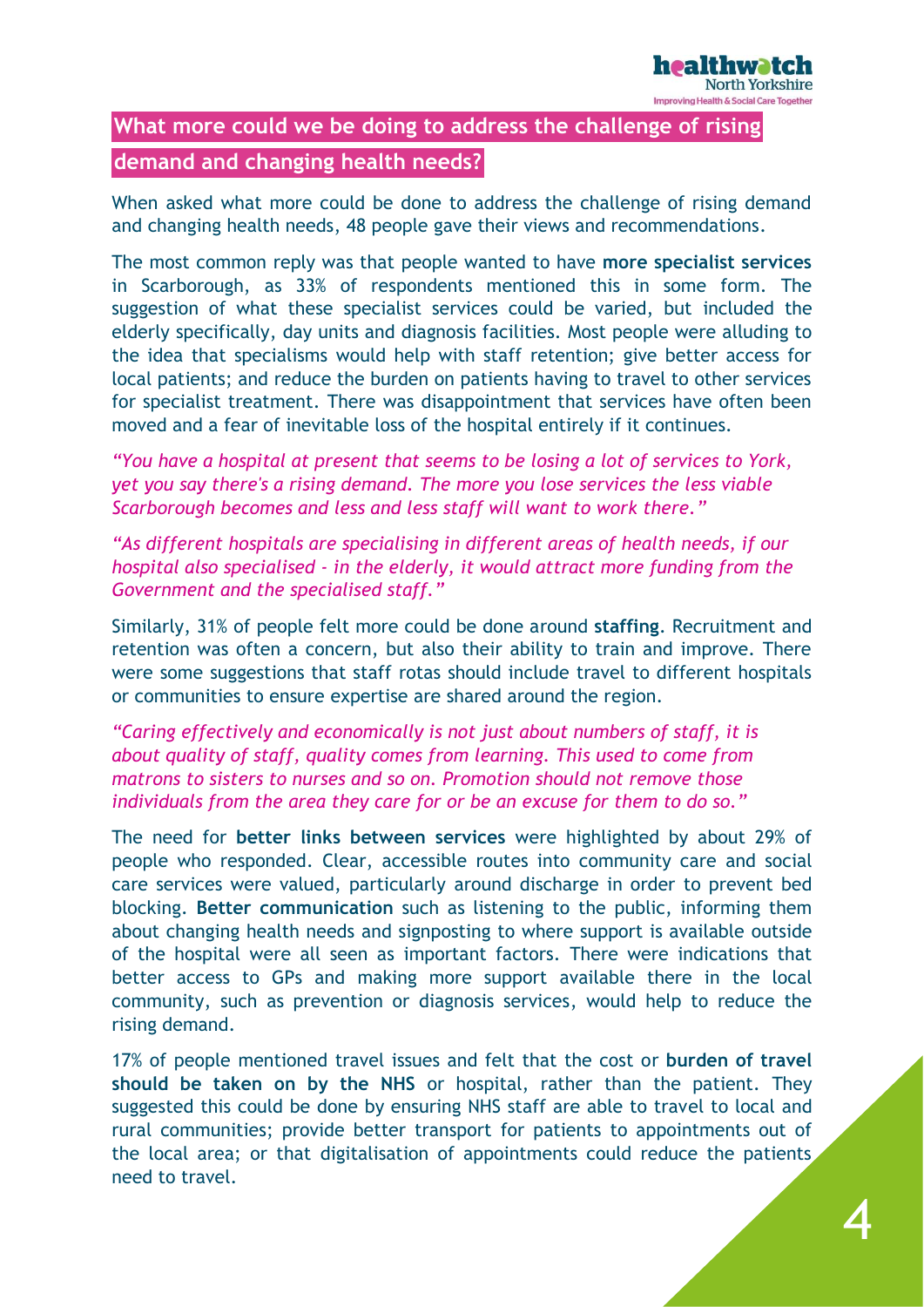

*"If services are moved into the community, the resources/ funding need to follow*

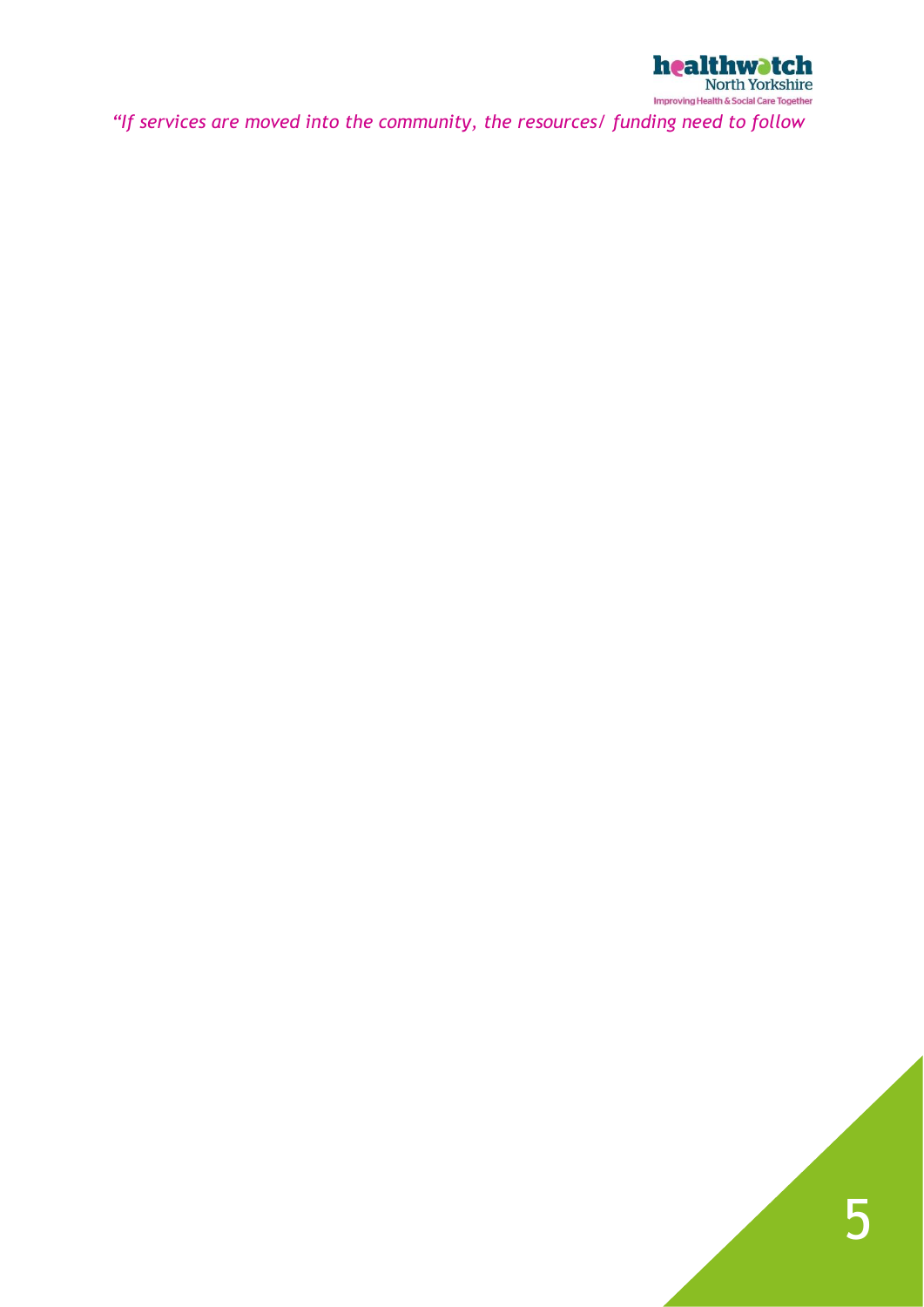

#### <span id="page-6-0"></span>**How should we address shortages in the workforce to ensure we**

#### **deliver high-quality care?**

The overwhelming trend from these 50 responses was to **recruit more staff**. 84% of people said there is a need for more effective retention policies, more innovative recruitment procedures and improved marketing strategies for these. Ideas to attract more staff were about making the career packages more lucrative and increase benefits for staff such as providing better training and development opportunities, better working hours, rotational schemes, flexible working posts, travel incentives, bursaries, loyalty reward schemes, increasing salaries and promotion opportunities. There were a few suggestions to accept more overseas recruits and bank staff.

*"Initiatives to aid staff retention, better appreciation for staff at all levels. Better promotion opportunities. Reduced parking fees, better transportation to access the hospital. Due to staff shortages training requests are often turned down, this needs to stop, the trust should be promoting excellent training opportunities. If staff felt better treated with excellent opportunities, they would spread the word that Scarborough Hospital is the place to work. See a small hospital as a positive, in theory there should be less red tape and more opportunities for staff to be developing and shaping services"*

34% called for **staff to be treated fairly,** with respect and dignity. 22% of respondents specifically mentioned "bullying" at Scarborough hospital and the need for it to stop, particularly from management to frontline staff. Healthwatch North Yorkshire are unable to determine from the data provided whether these comments are made by staff or patients, so it's possible this may be a perceived issue for staff. But it is clear that respondents thought a more positive environment would stop staff from leaving and more appreciative ethos would attract people to work there. Some suggested that reducing management staff would reduce costs, leaving more available to spend on care staff.

*"Make recruitment packages more attractive. Come down hard on the bullying culture that persists between managers and staff and that staff are listened to and appreciated"*

*"Stop the bullying tactics of management and support your struggling, hard working workforce."*

24% think that staff should **work across different hospitals, sites and departments**. Several believe this should be written into contracts with efforts to ensure that its fulfilled. Other collaborative proposals include working with research establishments and learning from other hospitals.

*"We are one trust, so ensure all staff are required to work for a period of time at each hospital. Make it a contractual obligation. Lots of people travel for an hour to get to work. Scarborough's geography hasn't changed, in the past, staff wanted to work here. Why not now? Moving around trust would also allow trainees to get*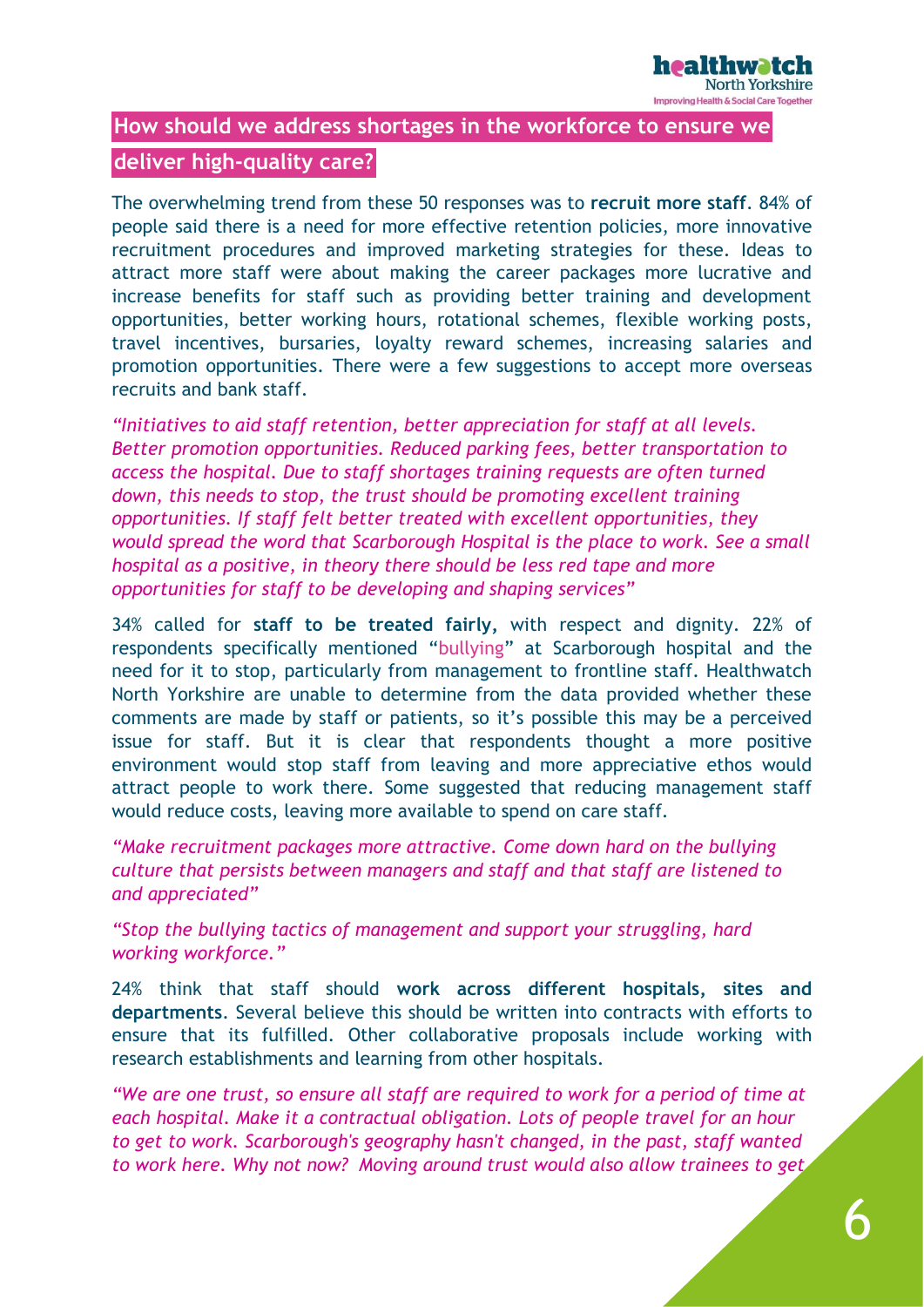

*experience of more complex cases in York eg in maternity, when needed, but also support the other parts of the trust equitably. Job adverts should mention not just York and Harrogate, but Scarborough too."*

*"Ensure York Trust clinicians who are contracted to work across both York and Scarborough secondary care fulfil their contractual requirements and travel to Scarborough to provide services/clinics rather than expecting Scarborough residents to lose clinics and travel to York. The A64 runs in two directions!"*

<span id="page-7-0"></span>

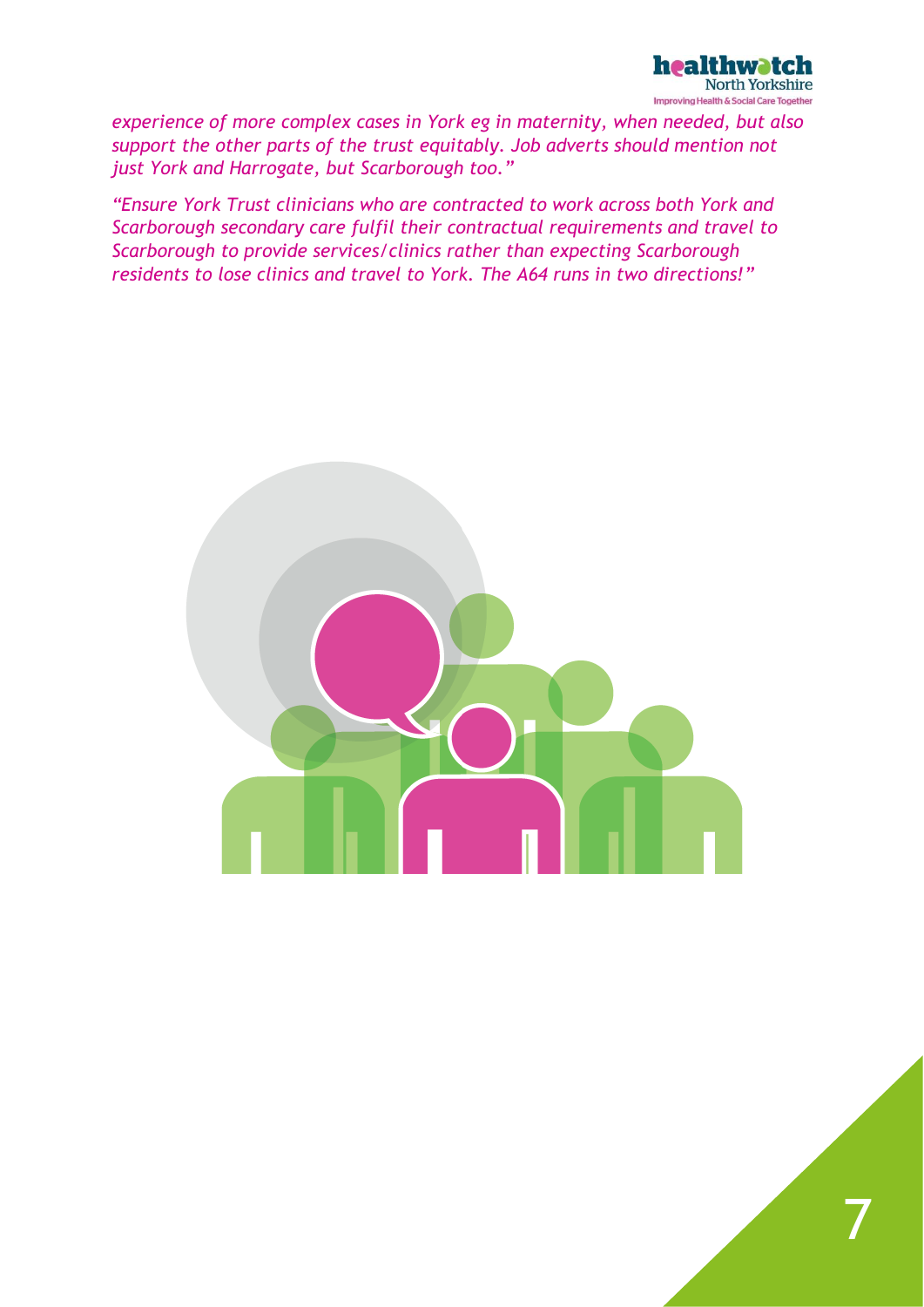

#### **How can we make sure primary and community (out of hospital)**

#### **care is accessible to everyone who needs it?**

The main theme here was that people wanted **better local facilities**. Among the 39% of people who raised this, they wanted more local emergency care, more drop in services, more community support or training in community facilities to improve services offered. For example, physiotherapy or minor surgery at GP surgeries or post-acute care by nurses in care homes. While locality was important, a further 15% of people mentioned barriers to access related to long journeys and thought **transport support** would help with travel. There were 15% of people who wanted **better hours of access** including weekends, evenings or round the clock availability.

*"Invest in it. Stop expecting Scarborough residents - who you identify as in having reduced life expectancies and are poor - to travel long distances to York for appointments '- run clinics in Scarborough instead"*

This prompted 28% of respondents to address the lack of **funding** in primary and community care, and they called for more investment in services as the solution. 22% felt that **more staffing** would improve access with a further 9% suggesting improved appointments systems to increase availability. Digitalisation was mentioned to improve efficiency and staff availability.

#### *"Simply provide more of it in a timely manner. Appt to see GP in 3 weeks' time is simply unacceptable, the patient simply presents at ED or MIU"*

Other recommendations included better **joined up working** including communication between hospitals, community services, GPs and social care services (24%) and better information for patients (15%).

*"No one answer . . . . focus on the delivery of care closer to the patient and early intervention, remove service disconnects created by siloed information, act as a NATIONAL health service not a collection of disparate organisations with separate systems and clunky, outmoded ways of working. Encourage those that are able to self-manage with support. Remove unnecessary journeys and meaningless appointments which could be carried remotely if they need to be held at all. Share clinical information with patients as a default as often they need to coordinate care across multiple providers who use different systems"*

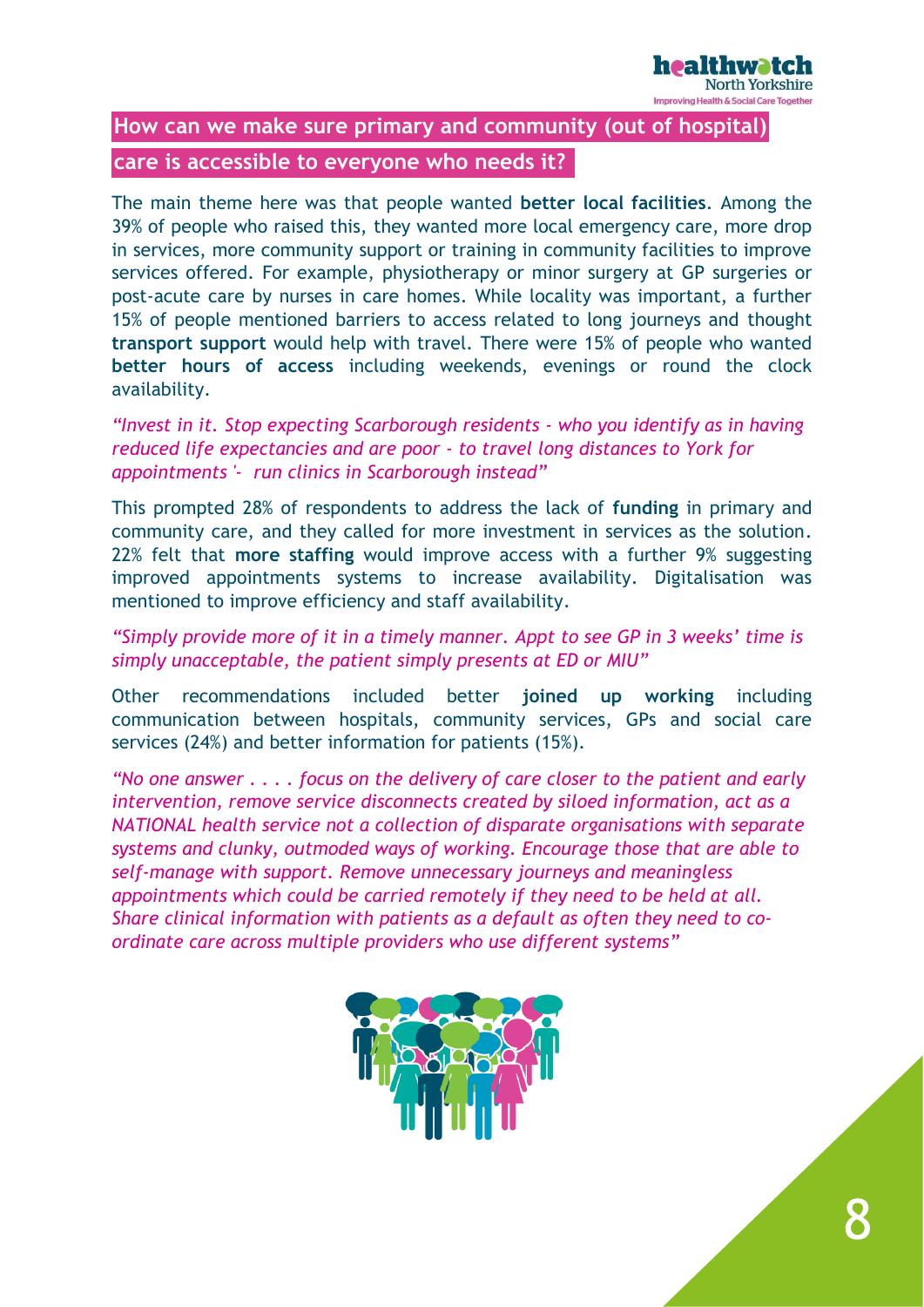

#### <span id="page-9-0"></span>**What more can we do to ensure we get the best value for every**

#### **penny we spend on health and care services?**

Once again responses to this question were mostly related to **treating staff well** as a method of retention and encouraging more staff to want to work at the hospital. While 35% of people mentioned the importance of staff, 15% suggested a reduction in management staff would make savings which could then be spent on frontline care. 22% thought that too much money is spent on locums or external staff and again it was often highlighted that better treatment of staff would encourage more permanent workers and less need for outsourcing. There were some suggestions (7%) that frontline staff should be asked where efficiencies can be made.

*"Look after your staff, they will stay and new will want to come and that will stop all the money going to agency"*

*"Best value may not be about spending less but spending more for a better service. Ask team leaders at the coal face what they would do with more money/flexibility. Staff understand the need to be prudent but decisions are often made above staff's heads by managers/directors who don't understand how the service works in practise."*

Several people (22%) felt that too much is being spent on **medical supplies** and equipment with external companies where there could be more done to use the 'buying power' of the NHS to source cheaper, good quality alternatives.

*"Find the cheapest suppliers but do NOT scrimp on your amazing staff! Invest in them and they will stay"*

15% felt efficiencies could be made in **improving in-house systems** with many mentioning the use of IT and less paperwork.

*"The current hospital is a labyrinth of corridors with admin staff in every corner, ferrying paperwork from A to B. Highly inefficient."*

*"Too much time is wasted by the archaic appointments system"*

*"Stop sending duplicate letters for appointments. Could not an email be used with a reply option for confirmation? Get some IT whizz kid to formulate a patch which will make all hospitals compatible!"*

Some believed that better care elsewhere would improve costs which may be achievable through **better communication with community** support or social care or better information to signpost the public to the most appropriate service for their need.

<span id="page-9-1"></span>*"Provide more secondary care clinics in primary care settings. Reduce expenditure on low/zero evidence based interventions."*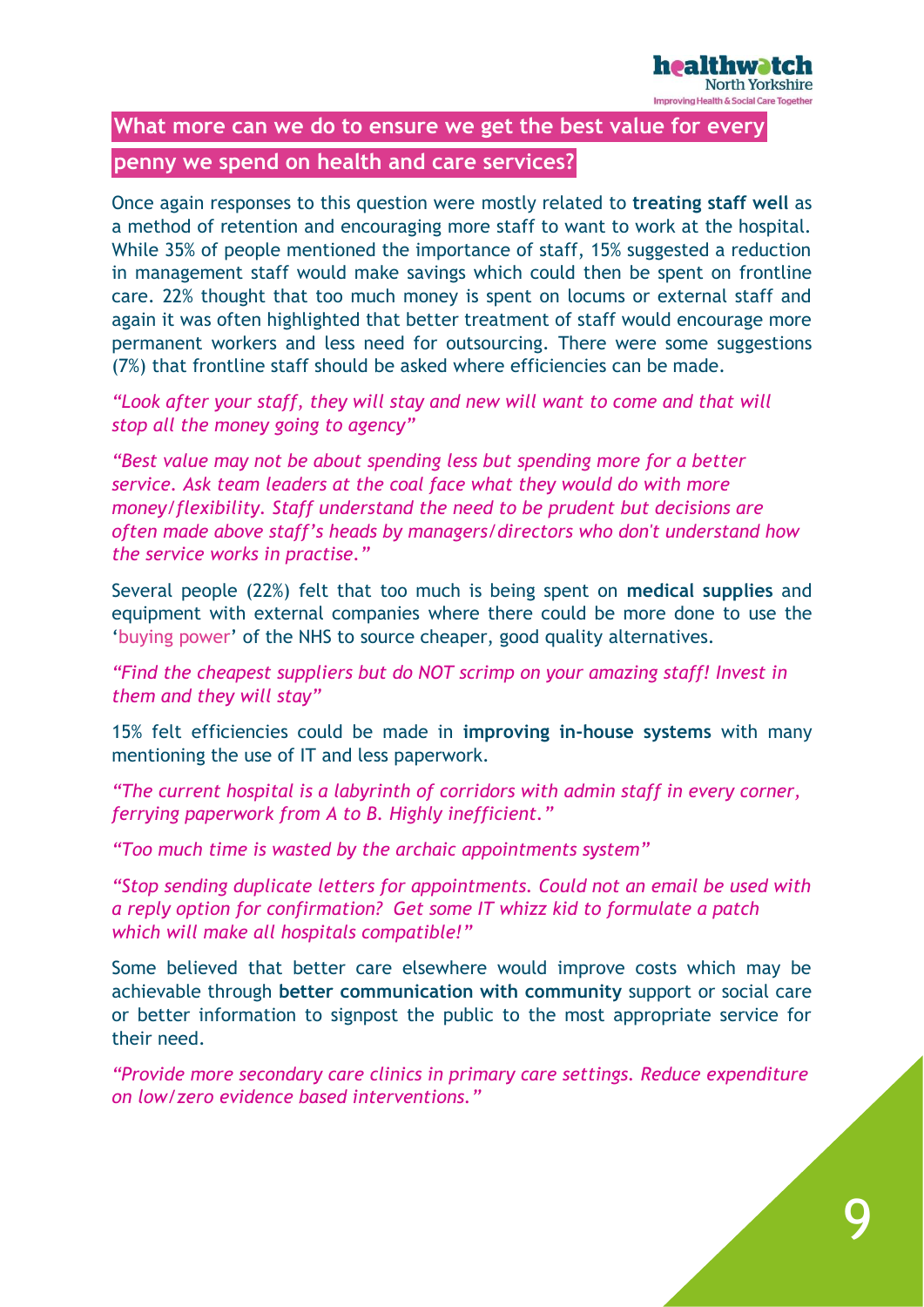

#### **Please add any further comments you have about the work of the**

#### **review so far here**

This question served as an opportunity for people to reflect on the review so far. Where people commented on the review itself, there were mixed responses. Around 29% responses had a negative sentiment, including feelings of distrust, fear of losing services or not making fundamental changes despite feedback, or that more research needs to be done as a change of model isn't enough.

However, 12% were positive about the involvement of the public. One noted that another public meeting in person would be of use. A further 15% were fairly neutral, but hoped for realistic, achievable and timely changes to be made or felt that a wider change is required, sometimes beyond the NHS to government level.

*"The review comprehensively covers the elderly growing need for healthcare and I would like to know more about the future health need provision for local children/ young people in this area."*

For 34% of people, this was another opportunity to highlight once again the importance of having **local services and the travel issues** that become barriers to access if services are closed or moved too far away. 17% focussed on the rural, aging and financially deprived population in the area, with some specifically referring to the information in the report on the community demographics in order to highlight the impact of travel on this patient group. Again, they suggested that the burden or cost of travel should be on the NHS, not on the patient, especially if changes mean services aren't going to be available in their local area.

*"My own grandfather who is 96 missed an appointment in York that was pretty essential as he didn't feel able to make the journey by any form of transport. An appointment that historically he would have had in Scarborough."*

Another 17% of people used this opportunity highlight the importance of staffing. Once more, this related to **treating staff well** and the importance of staff retention in this review.

*"As a patient I have on several occasions witnessed nurses in tears, particularly in the middle of the night being comforted by their colleagues and on occasion by patients."*

7% mentioned the idea of '**one patient, one record'** and the need for information sharing to be centralised in to one IT system for all authorised services including patients and carers.

*"Share records with other hospitals. From a personal experience I have been receiving treatment at Castle Hill hospital. I live in Scarborough; I have had to visit my local A&E 3 times since the operation. Since both hospitals are run by a different trust they don't share records, Scarborough has had a hard time treating me as they can't see what treatment I've been getting in Hull. It has been a nightmare, I've been the messenger backwards and forwards"*